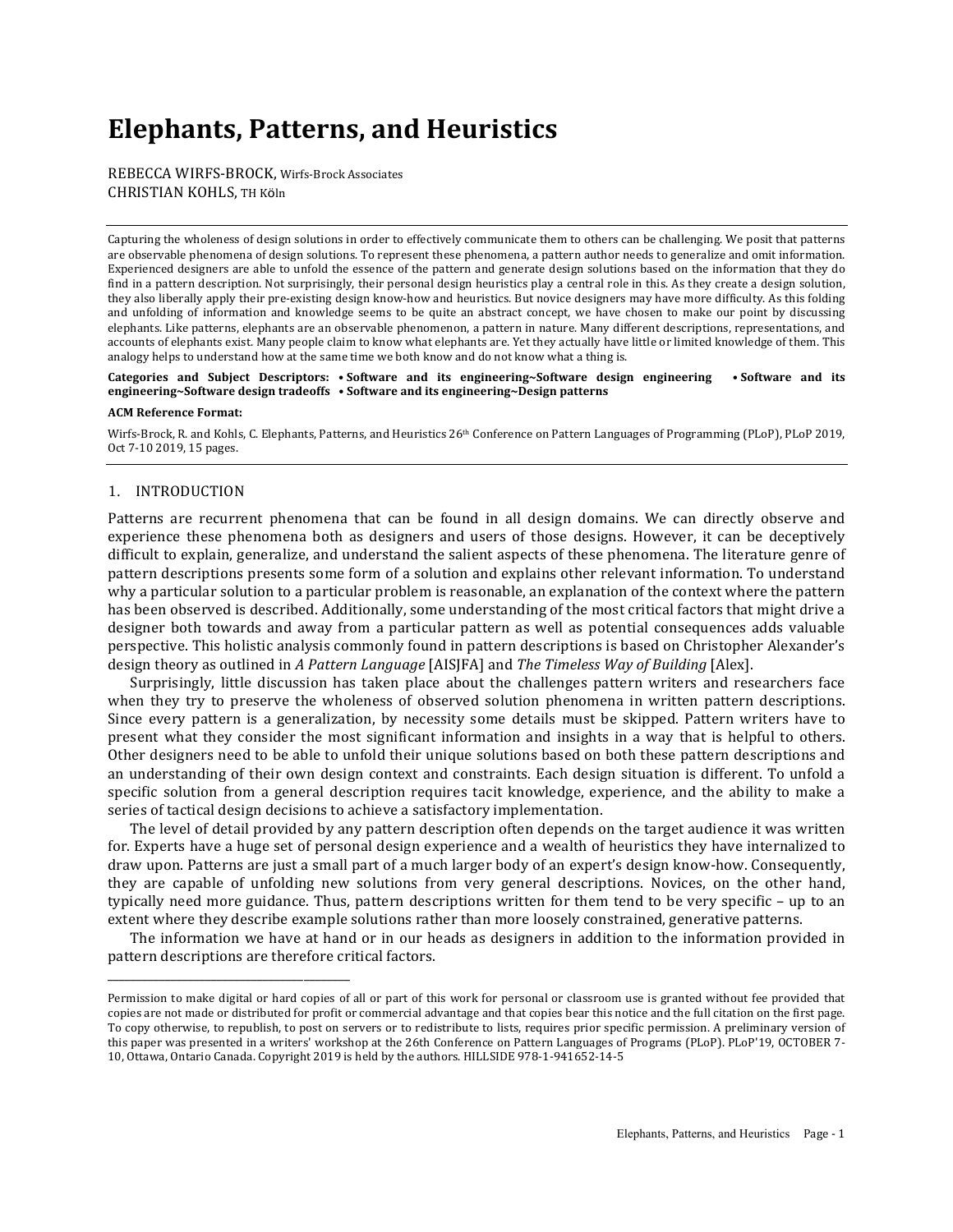And this is where elephants enter the stage. Like patterns, elephants are phenomena in the world. We can observe them, we can think we know a good deal about them, and there are many different ways to describe and represent elephants. Yet there are many misunderstandings, misconceptions, and missing information about elephants!

If we understand the challenges in capturing, communicating and using knowledge about elephants, we can gain insights into how to better capture and share software design patterns and heuristics. Because elephants are a pattern in nature. And everything we can say about the science of elephants, we can say about research into software design patterns and heuristics. Thus, in this paper we want to talk a lot about elephants.

## 2. ELEPHANTS ARE UNDER STRESS

*"Elephant populations in India and also in the whole of Asia are under severe stress. The captive ones are rendered jobless* due to changes in the mode of transport and lifestyle of people. The ones in the wild are also no better off, *as the forests are shrinking."* —Mark Shand

## Are software patterns, too, under stress?

Most likely.

While captive, written software patterns initially proved useful to software developers, over time early software patterns either have been rendered irrelevant due to changes in technology and in the ways we design and build software or have become lost and mostly forgotten. While people may on occasion find software design patterns in online sources or be exposed to the idea of software design patterns at school, they tend to find design advice in other places. Most developers don't expect to read books on patterns to learn how to design software. They expect, instead, to learn from their experiences and their peers, supplemented by any online advice they may find.

Patterns written in the wild (those software patterns which have not been extensively reviewed at patterns writing conferences) tend to describe design solutions based on the latest software technologies or development practices. Information about a particular design topic can be scattered or contradictory, making it difficult to distinguish the important bits from the inconsequential. Other advice of varying quality can be found in blog posts and Stack Overflow replies, online courses, videos, and conference talks.

For example, while much has been written about the design of microservice architectures, only a fraction of this advice has been written in pattern form. The microservice pattern language written by Chris Richardson [Rich] in book form is also supported by a website (see www.microservices.io) that includes community discussion forums.

Another notable exception to pattern distress is the *Domain-Driven Design* [Evan] patterns. The initial patterns written by Eric Evans have been embraced and extended by a small, vibrant domain-driven design community. The building block patterns in Evans' book, e.g. the tactical object-oriented domain-driven design patterns, have been de-emphasized as the community thought leaders have turned their attention to the design of functional programming solutions and event-sourced architectures. However emphasis is still placed on the original "strategic" patterns for identifying larger structures and distilling core and generic sub-domains. Several authors in the domain-driven design community have refreshed the original design patterns with heuristics for identifying domain events [Bran], applying domain-driven design constructs to functional programming language implementations [Wlas], and designing event-sourced architectures [Youn]. Their focus has not been on writing their advice in pattern form so much as it has been on effectively communicating their current understanding and design practices.

While these efforts are notable, most patterns may be no better off than our community's carefully shepherded, tame patterns. Many "tame" and "wild" patterns are not sustained in a way that allows for their continued use, growth, and evolution based on feedback from a community of users.

## 3. CHALLENGES TO SHARING KNOWLEDGE

Ask different people "What is an elephant?" and they will give you different descriptions – yet all these descriptions are based on the same animals we label as elephants. You can describe an elephant with a few words, a sentence, a *paragraph, a full page, or even in a book. The German Wikipedia article has 50,000 characters; the English Wikipedia article has 100,000 characters. Yet both articles write about the same phenomenon. And there are books about elephants that number in the several hundreds of pages.*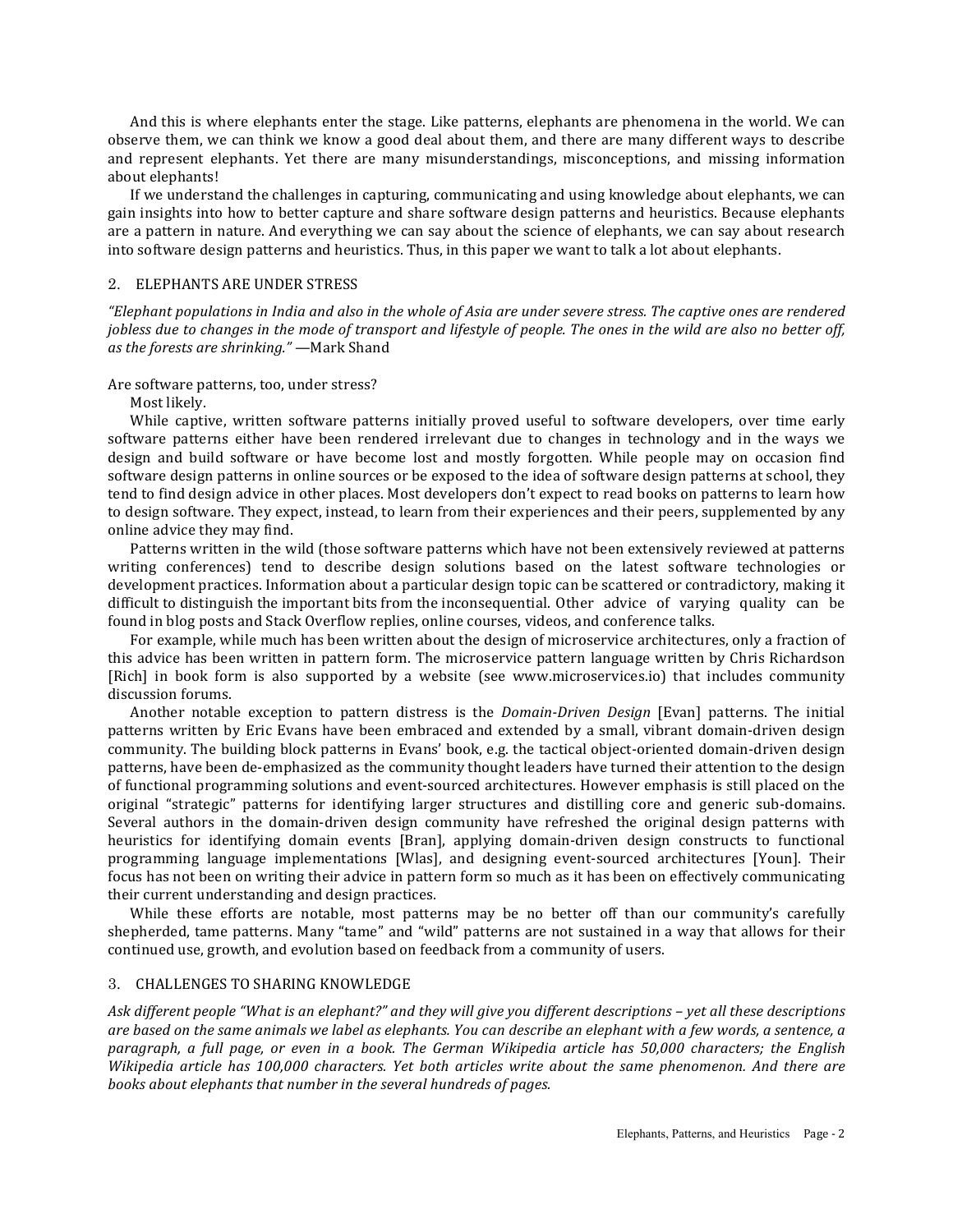Patterns and elephants share a lot in common. In fact, elephants are natural instances of patterns in our world. Each specific elephant exemplifies the general pattern of ELEPHANT. However, even for such a common category there are a lot of challenges to conveying a sound picture of what elephants are and how to treat them.

If we want to share our expertise, we need to communicate explicit knowledge about a particular phenomenon in some way.

We all think we know what an elephant is. But can we describe in a few words the nature of an elephant? If we face such challenges for elephants, how can we believe that sharing knowledge for the dynamic field of software development is any easier?

Likewise, a software pattern can be described on a single page—sometimes even a single index card—or on several pages. And, in the case of software patterns, not only are pattern authors challenged to simply describe the observed phenomenon; they also attempt to describe how to create a reasonable representation of that phenomenon, e.g. a stylized or exemplary design for that software pattern.

It is uncommon, however, to find books that describe a single pattern. For some social patterns, such as pedagogical patterns, sometimes there are books that discuss one pattern in length. For example, the pattern of a learning portfolio or the patterns of brainstorming have been described in typical pattern style as well as in dedicated books [Koh14].

Even if you do go into lengthy detail, each description of elephants is incomplete. One reason for this is that in addition to explicit information there are many implicit structures that are difficult to understand without seeing, or sensing on multiple channels an actual elephant.

Most descriptions of elephants are supported by visual representations. An image implicitly shows details that verbal descriptions can only explain in a roundabout way. For example, the spatial relationship of nose, eyes, ivory tusks, are shown as well as their relative sizes.

If we see a photograph of an elephant that represents the species of elephants in general, do we see an example of an elephant or do we see the pattern of elephants? The answer is both. Obviously a photograph depicts a specific exemplar of an elephant, an exemplification of the general pattern. However, we also see the pattern itself. A pattern manifests itself in each of its instances. Each instance shows the pattern.

Sometimes it is hard to discriminate this pattern because things in the real world are often manifestations of many overlapping patterns. Consequently, it can be difficult to distinguish the essence of the pattern and untangle it from the surrounding context.

For example, what is an elephant's skin color?

Asian elephants tend to have more mottled coloring, with skin tone ranging from dark grey to brown, with patches of pink on the forehead, ears, base of the trunk and chest [WWF].

African elephants typically have grayish skin: "The natural color of the skin is greyish black in both the African and the Asian elephant. To the observer of the elephant, the apparent color of the skin is determined by the color of the area's soil. This is due to the elephant's habit of throwing mud over its back " [EIR].

So what color are elephants? It depends on their context, their locale, and the color of any overlapping mud on their backs.

In software implementations, we often see classes that participate in different patterns with different roles in each of these patterns [BHS]. Pattern descriptions, however, focus on describing one particular pattern. In these descriptions the essential structure of a single pattern is isolated and an abstract representation is chosen.

Instead of showing a specific exemplar of an elephant, we could show a line drawing of an elephant. Unique features of a specific exemplar, such as shades of skin color or variation in ear size, may be left out in such an abstract representation. If we can clearly perceive an elephant, we have preserved its essential structure. In this case, the abstract representation still manifests the pattern. Of course, the drawing is not an elephant itself, but photographs are also not the elephant.

Representations that are too abstract, however, do not depict the pattern anymore: if you draw a box to represent an elephant, then the pattern is no longer discernible. If you think to label that box, "Elephant," then you are introducing an even more abstract way to represent an elephant; one without an obvious correspondence to its physical manifestation.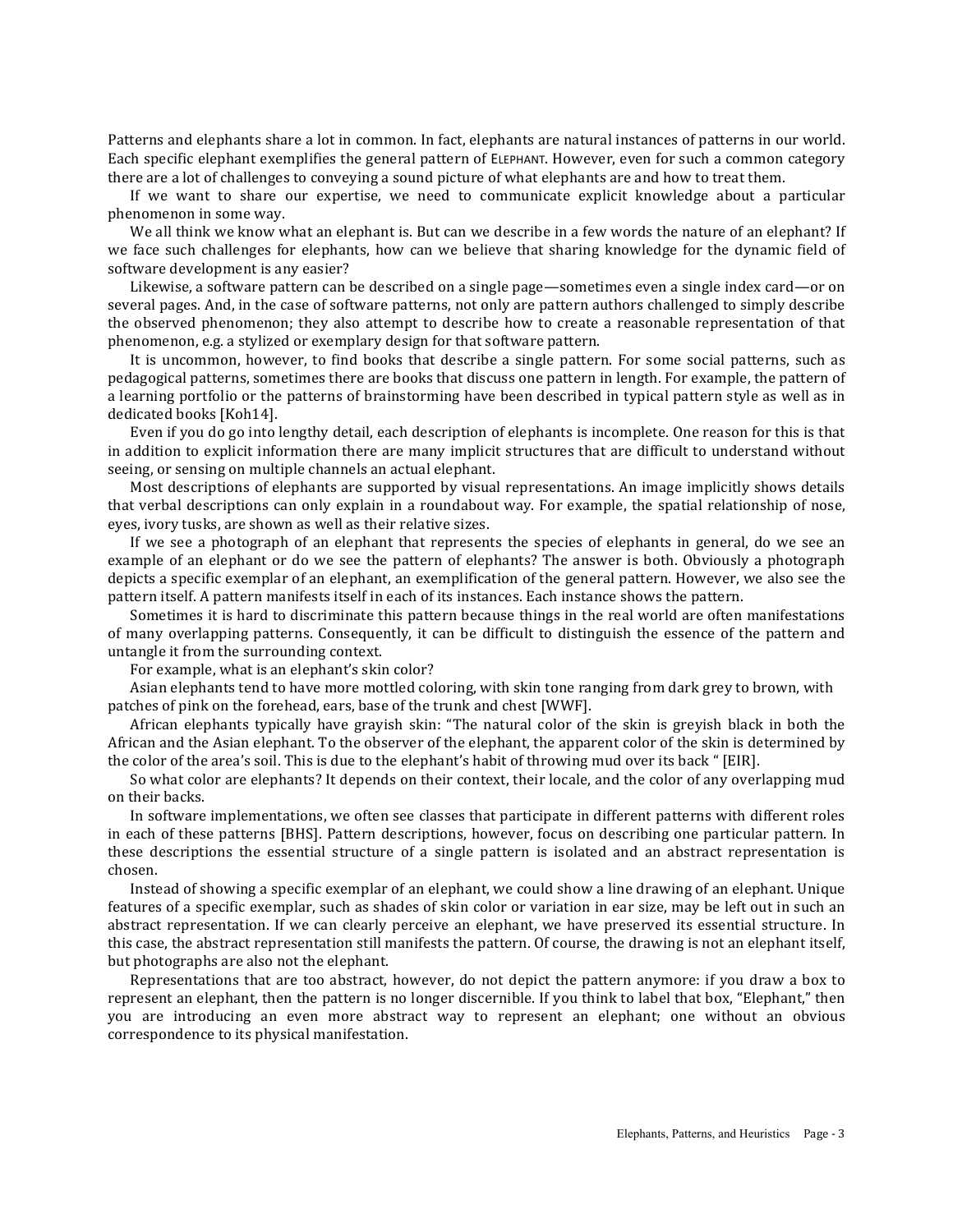An alternative to abstraction is to use a model. A model is a good and valid instance that does not obfuscate the core structure or the essence of a pattern [Good]. For example, to represent an elephant, a picture (or 3D model) should show an archetypical exemplar of an elephant.

Likewise, the class diagrams that document software patterns are models rather than abstractions, because the more universal structure of the pattern is manifested in the concrete class diagram of that pattern. For example, the class diagram of the Observer pattern has the same structural quality as a class diagram of an actual implementation; the details change—such as method names, parameter types, number of methods etc.—but the core structure is preserved. The interactions between the pattern elements are also universal between all instances of a proper OBSERVER.

And if the context is software design, creating a box and labeling it "Elephant" in a class diagram should not be confused with an abstraction of a physical elephant. Instead it should rightfully be interpreted as a representation of a software design element, perhaps with some correspondence to a physical elephant, but perhaps not. That label, "Elephant" has to be interpreted in the context of the design it is part of.

## 4. OUR PERCEPTIONS OF PHEONOMENA

Rudolph Arnheim, in *Visual Thinking* [Arn], explains three different *attitudes* or stances we take towards perceiving objects. These perceptual attitudes apply equally well to seeing elephants and software patterns. We label these ways of perceiving "contextually muddled," "contextually isolated," and "contextually integrated."

A *contextually muddled perception* happens when an observer "perceives the contribution of the context as an attribute of the object itself. …[The observer] sees, more or less, what a photographic camera records, either because he stares restrictively and unintelligently at a particular target or because he makes a deliberate effort to ignore the context and to concentrate on the local effect." [Arn] When the context changes, the object is observed as changing its character as well.

For example, we might observe a photograph of an elephant in a grassy savannah and that same elephant photographed standing underneath some trees. In the second photograph, the elephant is partially obscured by the shadows underneath the trees. Is the elephant now a darker color? To a naïve viewer with a contextually muddled perspective, an elephant's color would be perceived to change with a change in the landscape. But since we are a bit more sophisticated, and haven't heard tales about elephants that change their color so quickly, we'd answer: probably not. But that's based on our understanding of mammals in general, and their inability to rapidly change color.

Unfortunately, the essential nature of a software pattern can easily become much more muddled with its implementation context. What is it exactly that makes an OBSERVER an OBSERVER? In an implementation of OBSERVER there are two clearly distinguished roles that interact (the Observer and the Subject). If we implement the OBSERVER pattern in a programming language that supports the definition of Interfaces, we are likely to define Interfaces that are implemented by Observer and Subject roles. On the other hand, if we look to the original description of OBSERVER in the classic *Design Patterns* book [Gamma], we might conclude that any Observer is a subclass of an Observer class and the Subject must be a subclass of a Subject class. We've muddled the implementation details (e.g. the use of classes) with the essential behavior of Observer.

In the second way of perceiving—a *contextually isolated* view—the influence of the context is purposefully "peeled off in order to observe the object in its pure, unimpaired state." [Arn] The resulting object is constant, except for whatever changes the object initiates itself. Arnheim calls this a scientific way of viewing that "seeks to establish the nature of any phenomenon in itself in order to distinguish it in each practical case from the conditions surrounding it."

Perhaps, to get a contextually isolated perception of an elephant's coloring, we should scrub it clean of all dirt and mud and photograph it under bright light. But still we wouldn't get an accurate perception.

Most photographs of elephants show the front of elephant. But what about the back? What about a view from the top or bottom? We could observe an elephant photographed from different angles, removing it from its context, and thus piece together a more complete, yet isolated, depiction of that elephant. Is that better? Perhaps. But it is still incomplete.

Software design pattern solutions are commonly presented as contextually isolated. We see a static view of the structure of the solution in a class diagram. And sometimes, if the interactions between pattern elements are of interest, we are shown a dynamic view of those objects of the pattern interacting in a stylized sequence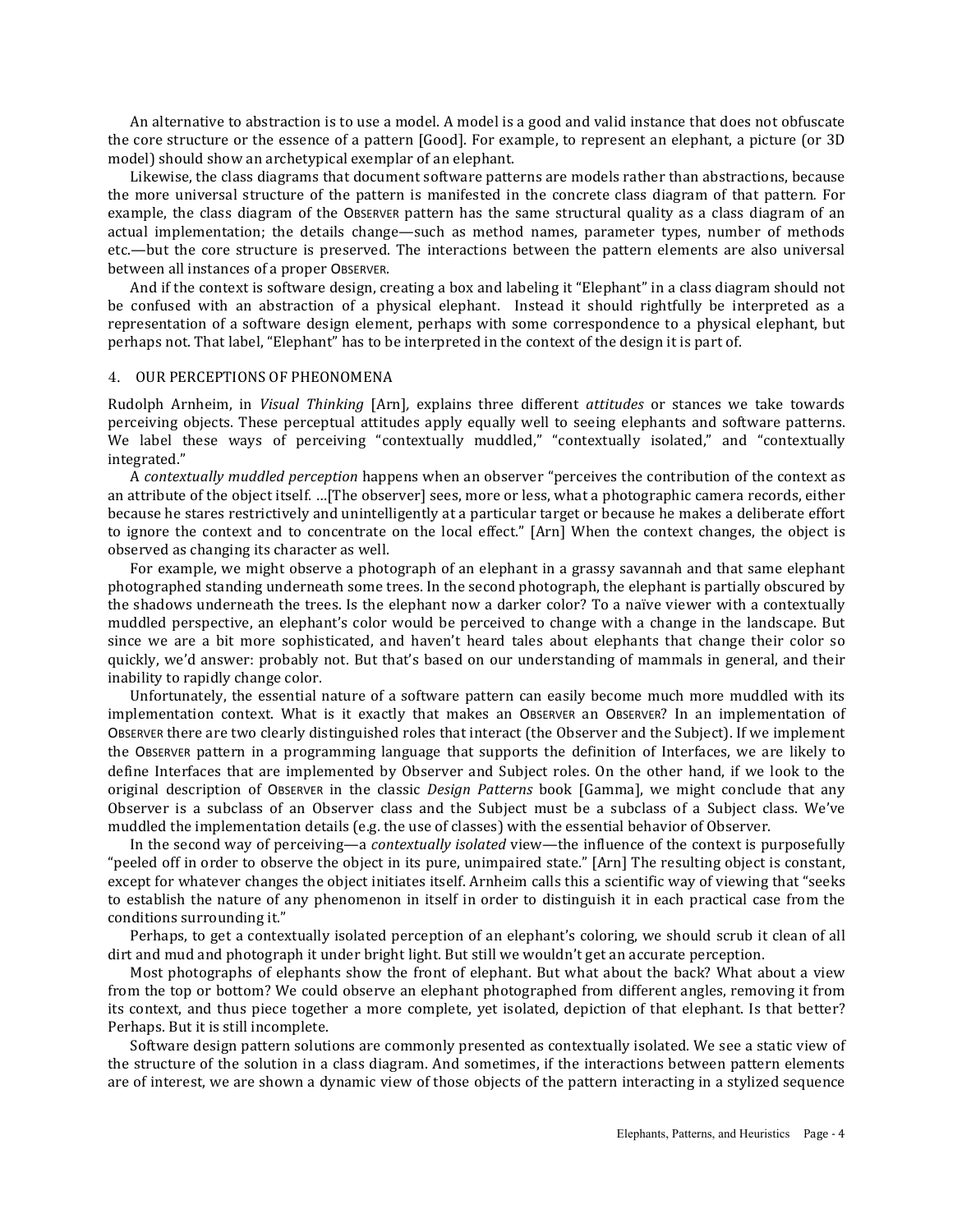diagram. Even though a slightly richer context where the pattern might be applied may have previously been explained in text, the solution itself is contextually isolated. We don't observe the solution embedded in any rich or realistic software context.

Joshua Kerievsky, in *Refactoring to Patterns* [Ker], talks about refactoring moves that either are towards or away from exemplary design pattern solutions. Joshua describes specific refactoring moves that turn an exemplary solution into slightly different forms. To perceive software patterns in the wild we need to be able to accurately spot them. The closer a pattern is to its exemplary description the easier it is to spot. But that exemplary solution isn't likely to be a reasonable design solution. Pattern solutions are always adapted to the current design context. The difficulty in perceiving a pattern, then, arises when a pattern changes form based on an unfamiliar-to-us context—we're simply not conditioned to perceiving it that way.

A *contextually integrated perception*, according to Arnheim, does not attempt to eliminate the effect of the setting on the object. Instead it fully "appreciates and enjoys the infinite and often profound and puzzling changes the object undergoes as it moves from situation to situation." Arnheim further claims that, "the enlightenment one gains from such varying exposure goes beyond aesthetic." [Arn] Observing an object or an elephant or a software pattern in novel situations often reveals fresh information.

How do elephants walk? How do they behave in specific situations? Video footage can cover more of these questions, it can even record sound. Showing a phenomenon in action is critical to understanding how it behaves in the world.

Even so, any visual depiction, even showing an object over a period of time, is still incomplete. Some phenomena such as smell or heat are not represented. Such information could be supplied verbally. But visual images do not show many details about the elephant's environment and social context. What about its relation to other elephants? How does an elephant integrate into its herd? What is its relation to other animals?

Likewise, we can ask for software patterns what other qualities do they have and how they relate to other patterns. This is often explained briefly in dedicated description fields in certain pattern forms. But rarely do we see depictions of the actual interplay of a pattern with other design elements in realistic software environments.

#### 5. THE LIMITS TO WHAT WE CAN KNOW

*"One* of the reasons why they [elephants] have to consume so much food daily is due to their bodies. They only *process about 40% of what they eat as the rest of it never gets digested. The digestion process for the elephant is* very different than that of other animals. It really isn't understood why their bodies don't digest more of what they *consume."* [EIF]

What we can know depends on the questions we ask, our observations, and our actual experiences with elephants.

The answer to each conceivable question we can ask about elephants is more information about elephants. The answer is contained already *in the formation* of elephants, one only has to ask the question and find ways to capture the answer. For example, we can observe how much elephants eat and how much waste they produce still without knowing little if anything about how they digest their food: "Depending on species, elephants eat anything up to 350 lbs of plant matter on a daily basis" [Bio]. If you want to know the weight of an elephant, you have to put them on a scale. Both observations if properly done will not alter the nature of elephants—the facts about elephants have not changed. However, once we capture the answers, we have more information about the elephants. Still there are things we do not know yet about elephants after much observation.

Likewise, each software pattern contains an abundance of information. The specific information we capture depends on the questions we ask [Baey]. The typical format for pattern descriptions requires some information to be explicated. This explicit knowledge is the easy stuff; that which can be readily articulated, codified, and communicated. This format directs us to different questions and answers. Context, problem, forces, solution and consequences each ask different questions.

Often, for software patterns, there are more detailed questions as well, such as what are known uses, what are some implementation details, which roles can be identified? The more questions we ask, the more we learn about the solution. However, each pattern, and each of its actual implementations, always has more information than captured.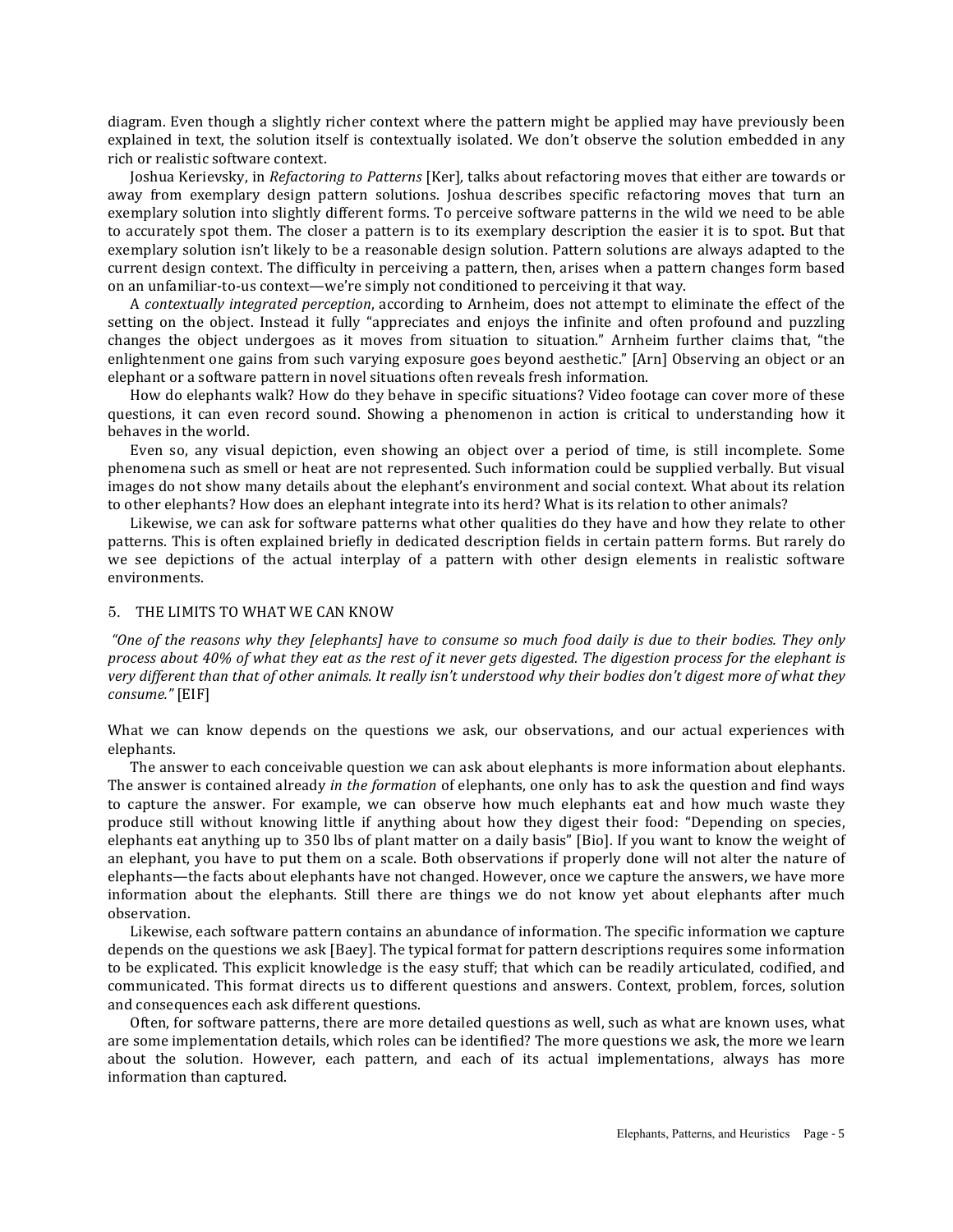We should also acknowledge that there might be situations where the answer to a specific question is unknown. For example, we may understand what elephants are but do we understand in which environments they thrive? Can we enumerate or even generalize the contexts they fit into? Very often we see elephants in specific contexts: in films, in a zoo, in a circus, on a safari, at a specific time of the year. Can we really learn from these snippets which environments elephants belong in and in which environments they thrive? Paradoxically, we probably know more about elephants in environments other than their natural ones.

Designers face the same challenge when they observe software patterns. If a designer has employed a solution in similar situations, the context can be easily described. However, that designer may not be aware of other situations where the pattern is likely to fail, or for that matter where other suitable alternatives exist and might be preferable.

Consider the FAÇADE pattern. In the solution outlined in *Design Patterns* [Gamma] a single class implements the facade role. The purpose of that facade class is to hide implementation details and to present a simplified interface. However a façade can be useful for other (non object-oriented) technology solutions. And even in object-oriented solutions, a single class as the sole entry point might be considered over constraining or a poorly factored design under certain circumstances. In these days of more modern object-oriented programming languages, we might just as easily define one or more Interfaces as façades rather than define facade classes.

Investigating the problem and forces of a pattern can be compared to researching what has caused the specific form for elephants. What is their role within the ecosystem, how do they balance nature? How would their ecosystem destabilize if they disappear (problem!) and how does the specific organism of elephants fit to the environment (forces!).

Elephants do have a specific role and purpose within in their ecosystem even if science lacks knowledge about or misunderstands it. We have fully "functioning" elephants without us understanding all the details. And yet, there is much more to research about how elephants evolved and how they interact with their environment.

Likewise, we may further investigate problems and forces of existing software patterns. The problem and forces sections ask why-questions. Why do we use a specific form for a solution? A force explains the cause for a specific design decision by giving a "because" answer to the "why" question [Koh12]. But sometimes we know that a solution is appropriate (and usually works well) without being able to know exactly why it does.

So should we never write patterns before we have investigated all of the forces? Or should we just continue to search for more forces, better explanations, and deeper understanding of problems?

We speculate that patterns authors might hold off writing more definitive pattern descriptions until they experience or observe enough instances. What is precisely "enough" is hard to pin down. Indeed, that may be the wrong question to ask.

We view software patterns as a particularly informative form for describing design heuristics [Wirf17]. At the same time we are acutely aware that "[any heuristic] provides a plausible aid or direction in the solution of a problem but is in the final analysis unjustified, incapable of justification, and potentially fallible." [Koen] Using a particular heuristic does not guarantee design success. That's why we need to have at hand competing heuristics to try (and try again) if the particular design heuristic we choose fails us. Furthermore, we argue that we don't have to know all the reasons why some design pattern or heuristic (typically) works in order to apply it. We just have to have enough confidence that it is a reasonable fit for the current situation.

As we have seen, there are many different ways to describe and represent elephants, each varying in method and detail. So too, are there many ways to describe software design heuristics. Patterns are just one form. Probably a form we should reserve for those better-understood and appreciated design heuristics, even if we can't explain everything about them.

Science has established many different forms of representing phenomena of nature. On a walk through the Natural History Museum in London, I (Chris) found a section that curated different scientific methods to capture information and knowledge about animals, including observation, recording, mapping and modelling. At one end of the knowledge spectrum, we can zoom in to find more and more details. On the other end, we can zoom out to generalize and leave out information to focus on the core of a form.

A pattern solution may consist of the core solution (the thing), implementation details (the process), and things to take care of (liabilities). When we describe the solution of a pattern we also ask, what is the general structure of the solution? We can also zoom in and discuss specific details such as how to generate or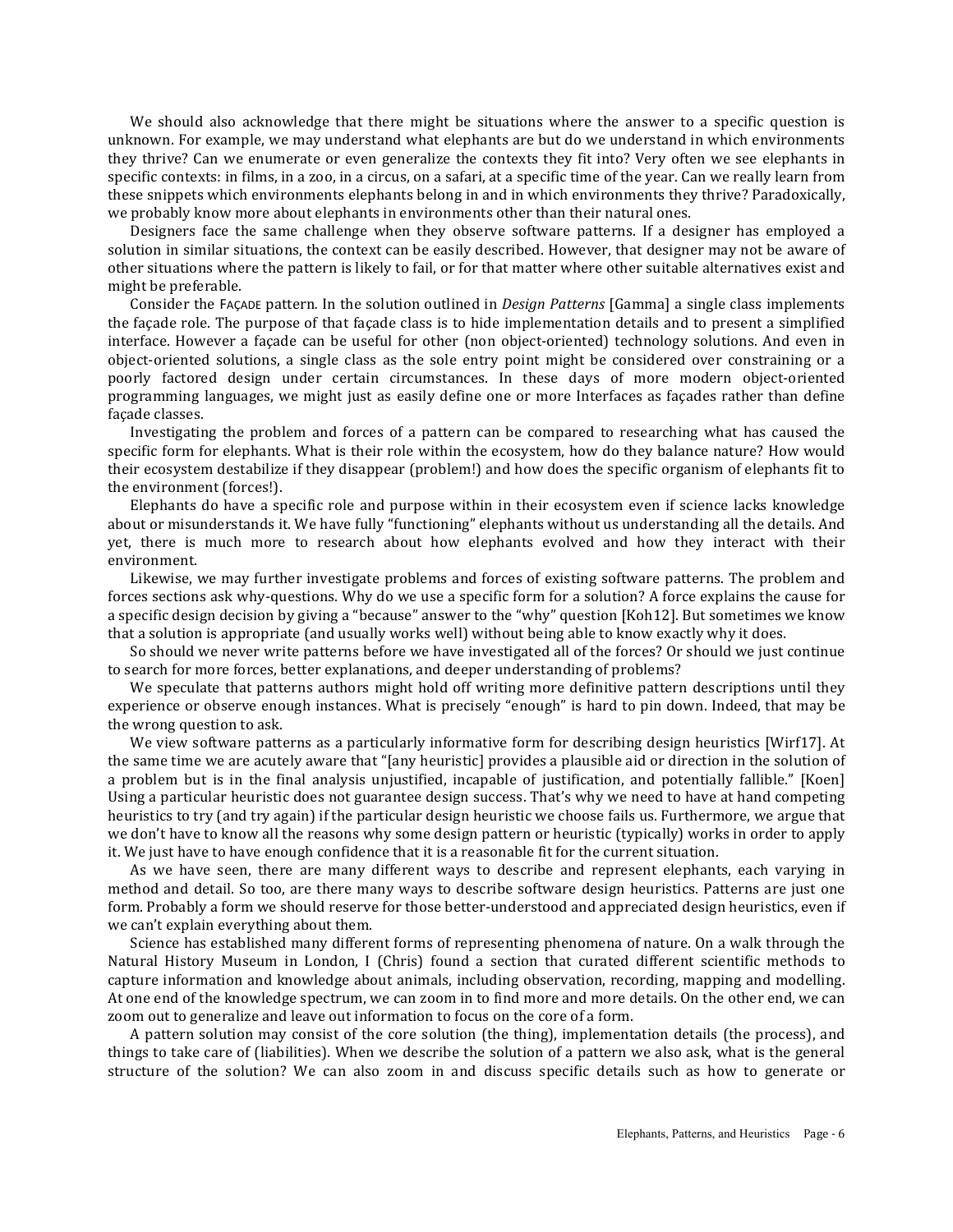implement the solution, what variations exist, and where you as a designer have to be careful. We can also explore our understanding of the benefits, costs, drawbacks, trade-offs, and liabilities of the solution. Thus, we often ask explicitly about the consequences of a solution.

The more detailed the structure of our pattern descriptions are, the more information we provide. Sometimes as we attempt to write these descriptions, our knowledge gap becomes visible. We may not understand the whole of a context yet—even if we have successfully applied a solution multiple times.

Moreover, the general questions we ask about patterns can also be misleading. For example, on which level should we discuss problems? Many software patterns address the problem of implementing a specific design. Yes, it may be tricky to implement a well-behaved OBSERVER. So, it is important to present a reasonable solution. But there is a deeper understanding that a designer needs to have in order to truly "know" that pattern. What problem does an OBSERVER actually resolve? We are not only interested in how to solve the problem of implementing an OBSERVER. We are even more interested in what design problem an OBSERVER solves: to decouple reactive design elements from design elements whose state changes they react to. Hence, a good pattern solution should not only ask "How to do X?" in a problem statement. This "how to" is an implicit problem that must be addressed by each pattern anyways! This is because each pattern ideally should be generative and describe how to create a solution. But a pattern should also describe which actual problem is solved and answer the question why we need that specific pattern in the first place.

## 6. HOW CAN WE TRULY KNOW SOME THING?

*"In captivity, elephants will eat pretty much anything so long as it is strictly vegetarian. They do seem to enjoy a wide* variety of treats that they wouldn't find in their natural habitat – including pumpkins, and of course the *famous* peanuts! They're big fans of anything sweet and sugary, and love all kinds of fruit. Just like humans, *elephants can have a 'favourite food' that varies depending on the individual – generally speaking it's some kind of sweet fruit."* [Bio]

There are infinite numbers of questions we can ask about any elephant. Hence, there is an infinite amount of information we could gather about elephants.

To demonstrate the infinity of information about elephants, let us consider an example. A food designer wants to test two new elephant foods. The designer invents two new products. Now he wants to know whether elephants like A or B better. If we test this, we get the answer. The information is in the elephants already. But only by asking the question and observing their behavior do we get the answer and access to the information.

As there are an infinite number of potential new foods, there are an infinite number of questions we can ask about elephants. We can ask any kind of strange questions: Do elephants like to watch baseball? The answer is probably no, but you never know without testing!

As we seek out more information, we can find information that is not relevant to our situation. Whether A or B is more yummy for elephants may be of interest for a food designer or for the zoo management. However, most of us are more interested in general facts such as the amount of food or whether elephants ever eat meat.

Researchers and pattern authors try to hone in on the most "useful" set of information. Yet it is important to understand that the pattern of an elephant is so much richer than any representation can ever be. And that specific information may only be relevant in certain contexts.

We have seen that there is an infinite amount of information we can gather about elephants. Experts have access to a significant and relevant subset of this information. Many novices, however, think they have full information about a phenomenon when they repeatedly observe only superficial information.

Many people say they know what elephants are. But do they? Do they know their weight? How many offspring they typically have? Do they know how to react if they face an elephant in the wild?

We see the same with many software design patterns. Consider the MODEL-VIEW-CONTROLLER (MVC) pattern. Many developers learn about this pattern early in their education. There are more students who think they know what MVC is before they know what patterns are.

However, most developers reduce the MVC pattern to simply a concept that separates the model from the views and controllers, thus making the code structure more organized and the development of each design element more independent. There's nothing wrong with that. However, we see that even supposedly expert designers of frameworks implement MVC in many different ways that often violate core design principles. For example, the models, views and controllers are separated into different folders in the source code, but still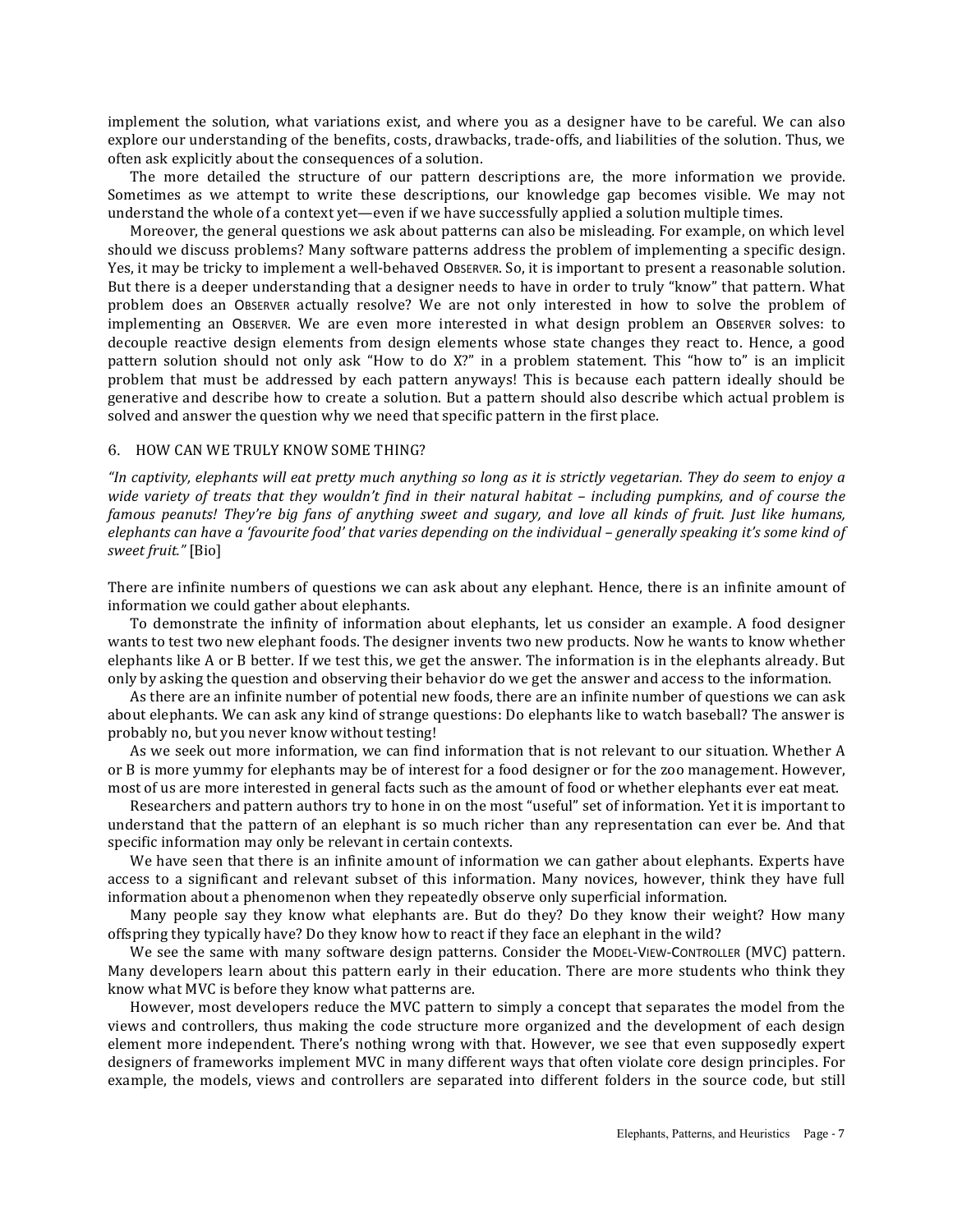have many undesirable dependencies. And some (student) developers claim to follow the MVC architecture. But if you ask them how to add views or change existing views without changing the model they cannot provide proper answers.

Their superficial observation is that MVC separates the elements into different folders so developers can change the files independently. They miss the important design principle of loose coupling between objects and necessary abstractions. They also fail to recognize the OBSERVER pattern as a mechanism to notify the views about any changes in the model. Students think they know what the MVC pattern is without knowing and understanding the Observer mechanism which is used to achieve loose coupling between models and views, or more generally, between some design element that is observed and its observers.

This kind of superficial understanding of patterns is like saying: "I was in the zoo last week and watched the elephants for a day. Believe me, now I know all about elephants."

### 7. SOME DIFFERENCES BETWEEN EXPERTS AND NOVICES

*"We habitually observe by the method of difference. Sometimes we see an elephant, and sometimes we do not. The result is that an elephant, when present, is noticed. Facility of observation depends on the fact that the object observed is important when present, and sometimes is absent."* —Alfred North Whitehead, *Process and Reality* [Whit]

Seeing a pattern in action does not make us experts on that pattern. We need a deeper understanding. We need to see that pattern as it is applied in various situations, and to understand what the design becomes when other heuristics are used instead. We need to understand the design principles and values that led to that pattern.

We find that novices don't gain such understanding by reading the same material that experts consume. Why is this? Experts fill in the gaps in pattern descriptions with their own personal design heuristics and additional tacit knowledge they've acquired over time. Experts "see" more than is described. And they do so intuitively, without conscious effort.

Still the question remains: how might patterns best be introduced to novices?

The information provided in a pattern description needs to fit the knowledge and preferences of the target audience.

In order to understand a pattern, a novice has to contrast it with its surroundings before she can see what's important about that particular pattern. Additionally, she has to observe what's constant about that form over space and time and various use cases.

If design novices are also students, then one plausible pedagogical approach might be to introduce them to a particular design problem. Then, show them code that solves that problem using a specific pattern. After seeing that code and understanding what it does, then and only then explain the pattern to them.

To understand a particular pattern's significance, beginning designers also can benefit from seeing this pattern as it is applied in various different programming languages and technologies. And then, to gain a broader appreciation of that pattern's applicability, they could be given additional problems that they can solve by applying that same pattern. Repetition accompanied by meaningful, explicit variation.

Arnheim notes that a concept from which everything is subtracted but its invariants facilitates definition, classification, learning and use of that learning because "[t]he object looks the same, every time it is met." [Arn] Seeing a single concrete example is often not enough to comprehend a general abstraction. Designers need to observe slight design variances that can still be called some particular pattern so that they come to know both what this pattern means and what it means to not be that pattern. Sadly, stripped-down, the essential depiction of a solution for the typical software design pattern removes us from any concrete, realistic, tangible experience. The rigidity of such exemplars can blind novices to the idea that they should examine their particular context for insights and constraints. Designers should always expect to adapt the exemplary solution appropriately for *every* context. They need to see variations in implementation of a particular pattern. Beginners need to learn that there is no one "right way" to apply a particular pattern.

To become proficient at applying a pattern to solve a non-textbook or classroom problem, novices need to do more than a cut-and-paste reuse of a pattern. They also need to be exposed to other reasonable design solutions to the same problem.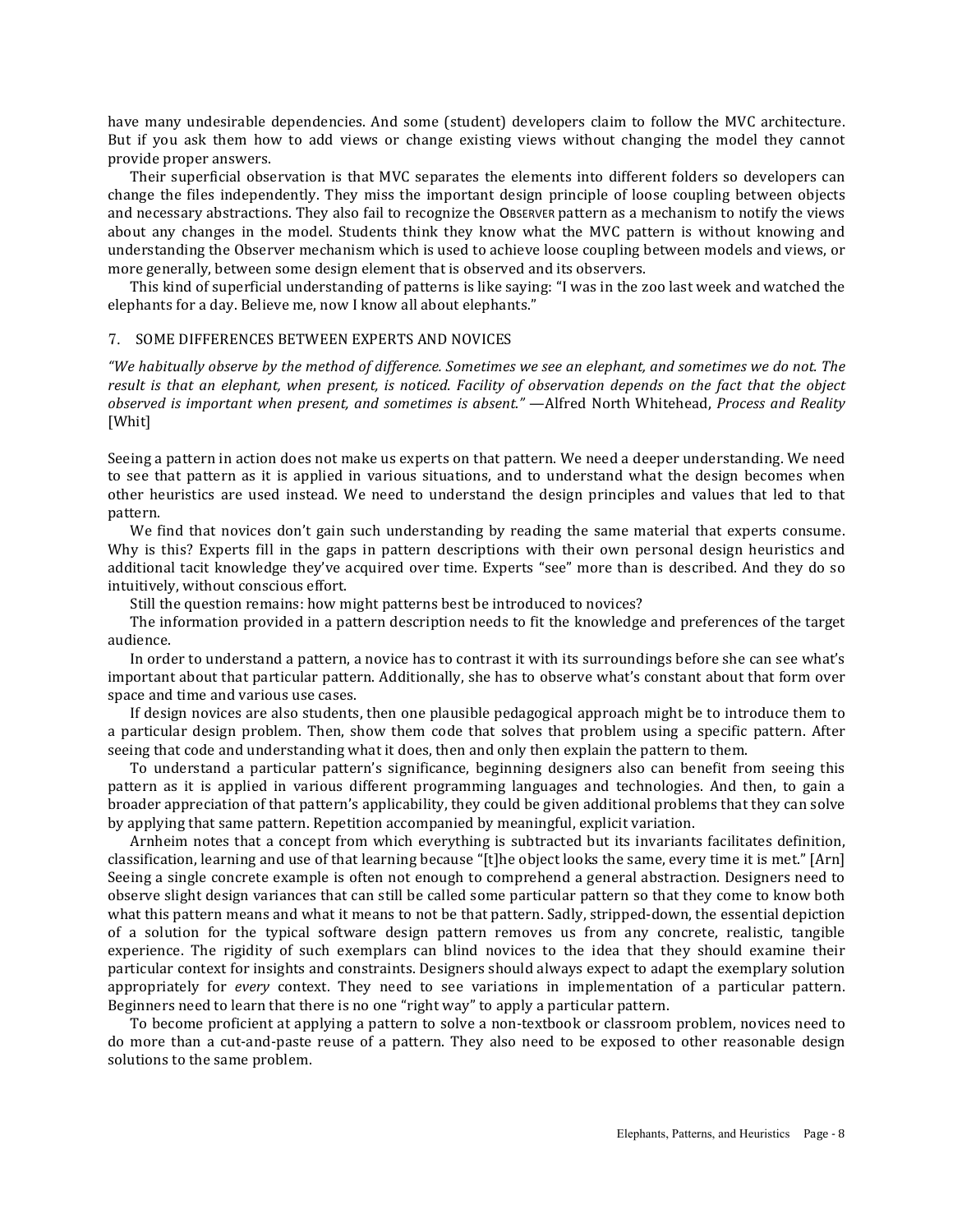This is something I (Rebecca) exposed my object design students to as a matter of course. I would show them several different solutions that the students themselves came up with. To do this, they solved a nontrivial problem. I hoped that they would choose to use the specific pattern they had just learned about to solve a problem (so we could observe their various implementations), but this wasn't always the case. Instead of insisting that they solve the problem a particular way, I allowed them to submit solutions as long as their solution worked reasonably well. We would then review and critique the various solutions. By seeing multiple design solutions that worked more or less, students came to appreciate the variety of reasonable design alternatives available to them, each with their strengths and weaknesses. To learn how to exercise design judgment, they also need to see and appreciate the nuances of different design solutions.

Arnheim argues that the kind of concept created by contextually integrated viewing (in this case, seeing different solutions for the same problem and then critically examining them) allows for productive thinking, that is, thinking "outside the box."

Experts appreciate knowing when to use a pattern (and advice on when not to use it) as well as how it compares with other design alternatives. There are always competing heuristics and multiple ways to solve any particular design problem. Experts also appreciate details: what complexities there are, what to expect during implementation, what variations there are and when choosing those variations might be preferable.

Many times, however, regardless of expertise, designers just want to solve the current pressing problem of the day. They don't want theory, principles, patterns, or lofty design heuristics. They don't have the patience to wade through explanatory information. Often they are seeking concrete, detailed, and very specific information or advice on what to do next. They don't need patterns so much as they need detailed relevant information that will help them take that next design step. Often this is at a different level (e.g. specific coding details) than most software patterns are written. Pattern descriptions, after all, are abstractions.

In this situation they seek an "exemplary" solution (ideally code) that they can read and quickly understand, in order to copy and modify to suit their purpose (e.g. taking code snippets from blog posts or stack overflow). Occasionally, especially more experienced designers may also want to know a bit about the why behind the recommended "what to do." But not until they've figured out that this particular solution seems reasonable.

But designers do take occasionally take a breath, and pause to think on what they did and how well it worked.<sup>1</sup> We suggest that recording one's design ideas and heuristics and experiences (not patterns) in a design journal is one powerful way to grow one's reflective design skills and expertise [Wirf18]. We need to reflect on the outcome of our design choices in order to learn from our experiences. Through the act of recording the design heuristics we applied (and under what situations they worked or didn't) we can become more intentional as designers, and more aware of our design choices and their consequences. We make choices based upon our specific context, our personal preferences, our experience, and our wealth of personal design heuristics that we have at hand (in addition to all we've read about or studied at school). Our tacit knowledge enables us to adapt patterns to our specific situations. And it will enable us to find creative solutions to design problems we've never seen before.

As Whitehead observes: "The true method of discovery is like the flight of an aeroplane. It starts from the ground of particular observations; it makes a flight in the thin air of imaginative generalization; and again it lands for the renewed observation rendered acute by rational interpretation." [Whit]

# 8. MISPERCEPTIONS, MISCONCEPTIONS, AND THE STORIES WE TELL OURSELVES

A little expertise can be dangerous. Thinking oneself an expert can be dangerous. If your assumptions about elephants are based on TV shows, zoos, and circus visits you likely will have constructed a wrong mental picture. If you face an elephant in the wild you may react all wrong. You may provoke the elephant in spite of its friendly nature.

Let us assume somebody wants to become an expert on elephants and studies them for a day in the zoo. She observes that elephants get their food at 9 a.m. in the morning from the zookeeper. So she claims that "Believe

 $1$  In my early years as a software engineer at Tektronix, I (Rebecca) was issued an engineering notebook, as were all electrical, mechanical, and software engineers. We were instructed to write down by hand (and to initial and date each page) our design ideas. This notebook's primary purpose was to document design ideas that were potentially patentable, but arguably, the discipline of writing down my design notes also helped me appreciate the value of clarifying and explaining to myself (and eventually others) my design ideas and approaches.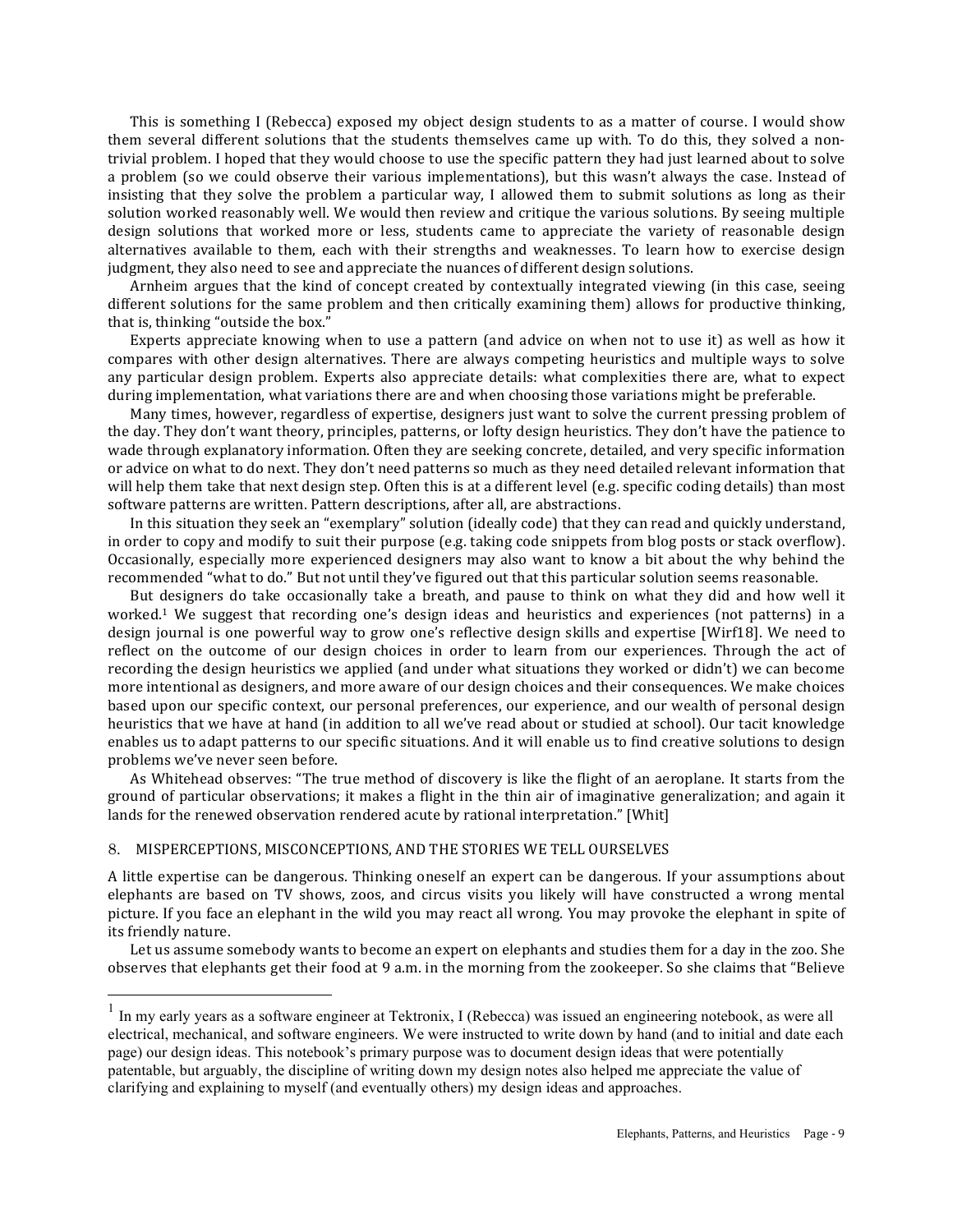me, elephants start eating at 9 a.m. with food provided by from zookeepers. That's the nature of elephants." And if you raise some doubts, our elephant expert says: "Wait a few weeks and I will provide more evidence." She then observes elephants for the next 30 days at the zoo. And guess what: the elephants always get their food starting at 9 a.m. More precisely, the observations have shown some variations. Sometimes elephants get the food at 9:05 or even at 9:10, sometimes even at 8:58 a.m. So, our expert adjusts the statement and claims that elephants get their food between  $8:58$  and  $9:10$  a.m. She provides a lot of evidence based on 30 days of observation. Doing this over a full year, this data becomes statistically sound. What's missing?

The answer is: our expert has ignored the specific context. The claim that elephants start eating at 9:00 a.m. on every day is only valid for the specific zoo she visits. If she visits other zoos, she will learn about further variations. For example, at the Portland Zoo (which doesn't open to the public until 9:30 a.m.) elephants are fed at timed feeding stations. Zookeepers offer food to the elephants at specific times (after all, the typical elephant needs to eat nearly 200 kilograms of vegetables and grasses each day). When I (Rebecca) visited the Portland Zoo shortly after it had opened, I only observed elephants actually finishing up a timed meal, at 10:30. I do not know if they started eating at 9 a.m. and I do not know when they stopped eating (as I only observed them for an hour).

If our supposed elephant expert visits the same zoo 2 years later she may also see new data if the zoo management has shifted feeding times. And if our elephant expert would bother to observe elephants in the wild—in their most common context—she would make quite different statements about food habits.

Misinterpreting the scope of a context is common mistake. We observe a software design pattern within one specific environment: one company, one programming language, or one developer team, and assume that the characteristics of the pattern are true for many other contexts. However, without observing the pattern in these other contexts, we cannot make decisive statements about these other contexts! And most certainly, our perceptions may be obscured by any personal design heuristics and adaptations of that pattern for specific design contexts.

There is a difference between a single writer reporting her patterns and the outcomes of a group discussion. Likewise the range of domains and contexts in which a pattern has been observed is critical to its general applicability [KP]. For example, if a pattern has been observed multiple times in Java programs, does this necessarily imply that it will work for C++ code as well? Without having observed or tested it, one cannot really (empirically) tell.

The story of the blind men and the elephant is a very old parable that discusses the limits of perception and the meaning of context. It can be found in Buddhist, Hindu, and Jain texts (see Wikipedia). The parable goes like this (from Wikipedia) [Wiki]:

A group of blind men heard that a strange animal, called an elephant, had been brought to the town, but none of them were aware of its shape and form. Out of curiosity, they said: "We must inspect and know it by touch, of which we are capable." So, they sought it out, and when they found it they groped about it. In the case of the first person, whose hand landed on the trunk, said, "This being is like a thick snake." For another one whose hand reached its ear, it seemed like a kind of fan. As for another person, whose hand was upon its leg, said, the elephant is a pillar like a tree-trunk. The blind man who placed his hand upon its side said the elephant, "is a wall." Another who felt its tail described it as a rope. The last felt its tusk, stating the elephant is that which is hard, smooth and like a spear.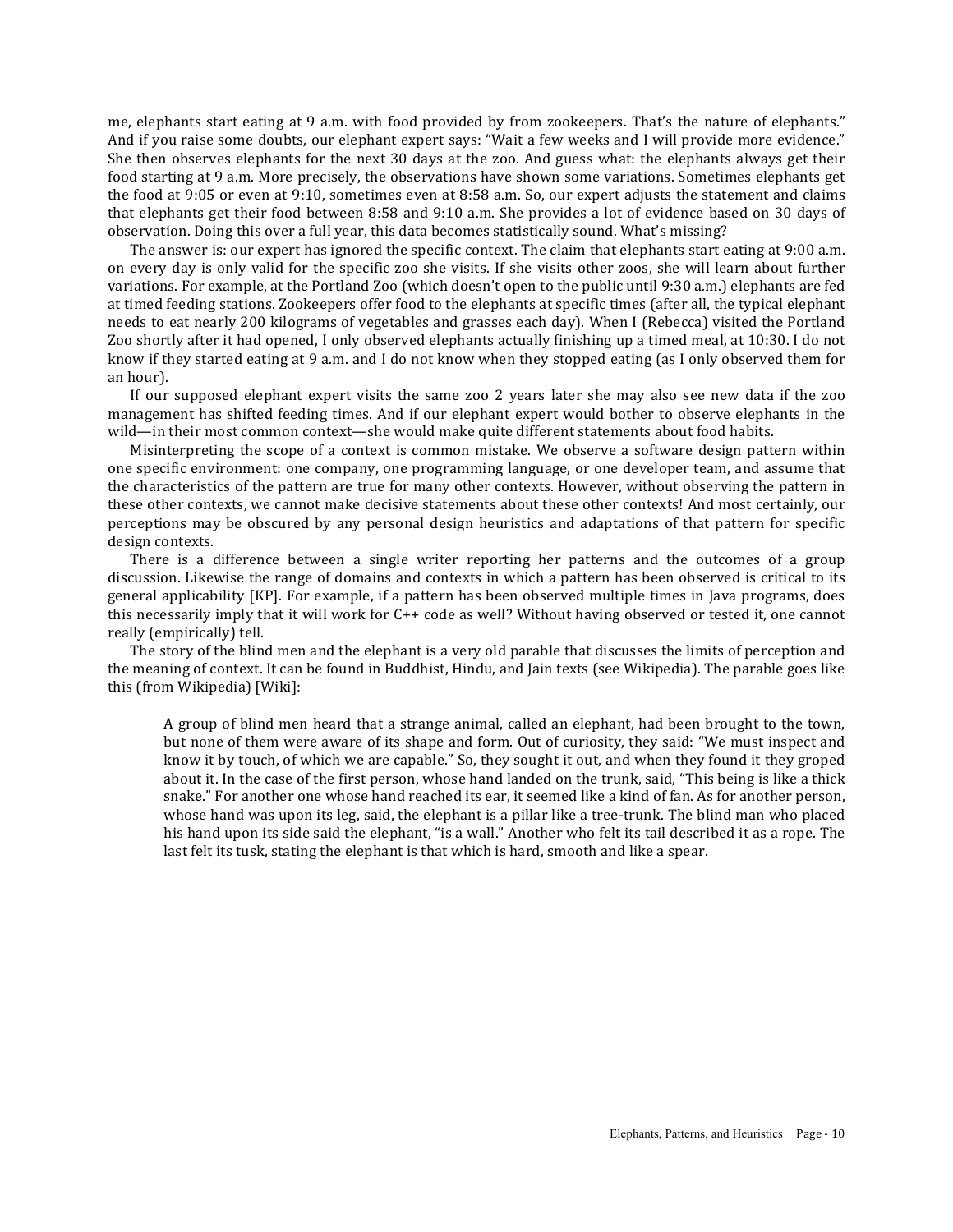

By Illustrator unknown - From Martha Adelaide Holton & Charles Madison Curry, Holton-Curry readers, Rand McNally & Co. (Chicago), p. 108, Public Domain, https://commons.wikimedia.org/w/index.php?curid=4581243

What does this parable mean for pattern writers? We need to be aware that we may experience parts of a pattern but are still missing important aspects. We need to be careful to not call ourselves experts too soon. It also shows that we can report and describe the very same things in quite different ways when we focus on different parts of the whole.

We have argued that pattern descriptions try to capture forms that exist in the world. Whether a pattern description adequately captures a structure that can actually be found in the world is an outstanding question. Moreover, if the authors are not experienced in their domain they might capture the wrong patterns. But even if we have adequate patterns in our head, the explicate description will always be incomplete, misleading, or focus on the wrong things.

Therefore, we need ways to ensure that the pattern descriptions actually represent meaningful patterns of the world. A written pattern should be the result of thoughtful pattern mining, a process that extracts "nuggets of wisdom." We can say "wisdom" because the insights in those patterns are grounded in many reviews of actual designs. Extracting this knowledge is like mining for nuggets [Ris]; the core of the pattern is pointed out; the noise of actual instances is taken away. This mining process is a process of cognition—as is any theory building. A pattern author often reconsiders the artefacts and examples her pattern is based on. Writing down the pattern is also an active process whereby the writer tries to assemble the universal structure of the pattern. Pattern descriptions are proposals of specific views on the world, and of solutions to agreed-upon design problems in particular. However, their validity needs to be tested, as does any theory.

## 9. LET'S TALK ABOUT THE ELEPHANT IN THE ROOM

An "elephant in the room" is "an important or enormous topic, problem, or risk that is obvious or that everyone *knows* about but no one mentions or wants to discuss" (Cambridge academic content dictionary). There are various reasons an "elephant in the room" might not be addressed. The issue might be that the topic is: something *that* is uncomfortable to bring up, or something that is taboo, something we choose to deliberately ignore, or something that is so obvious to everyone that we don't mention it.

We believe that there are several elephants in our patterns community room. They exist for various reasons. *Nobody has been talking very much about these elephants in the room.* Or if they are, they haven't been speaking loudly. This essay has touched on some of these issues and elephants in the rooms. We want to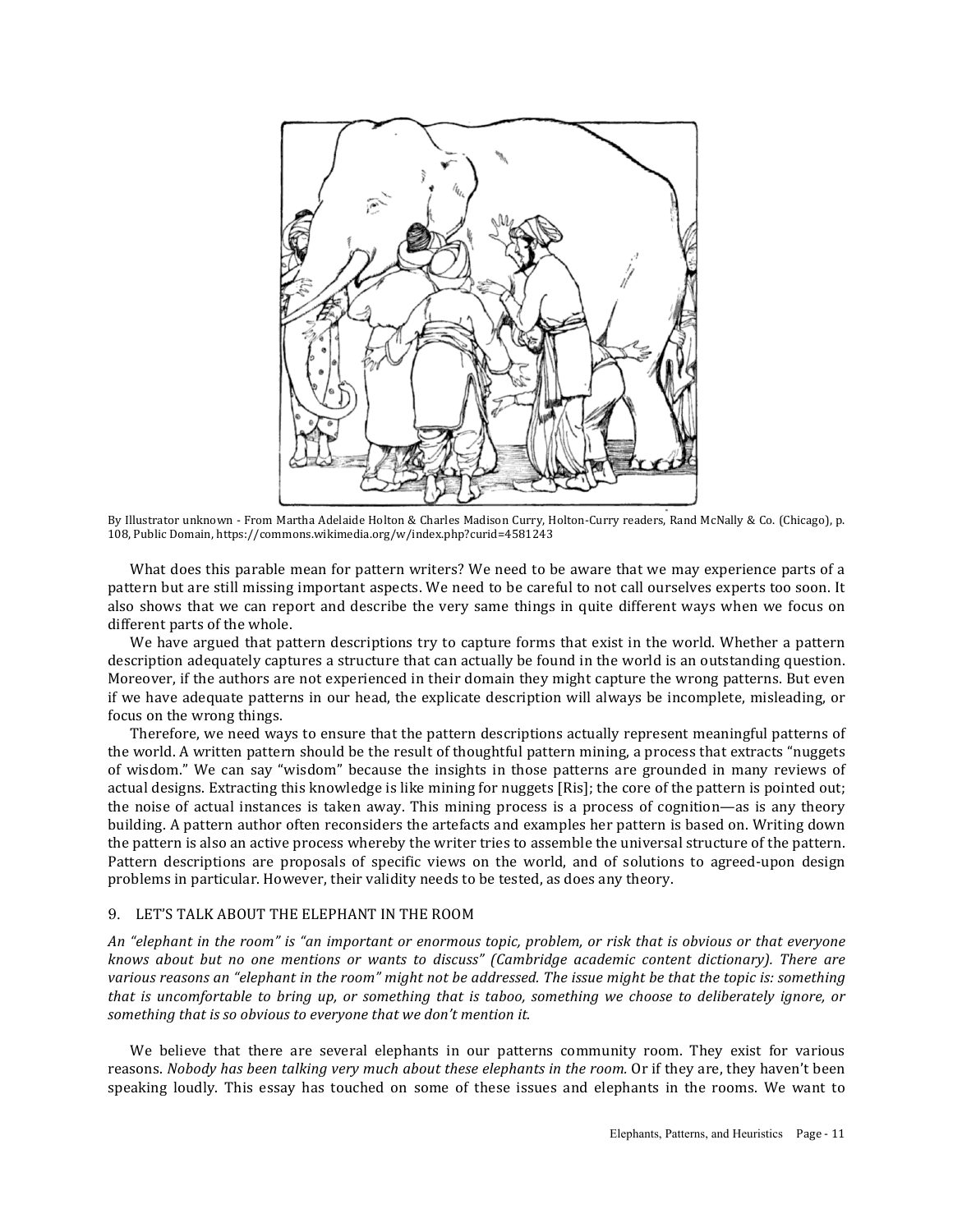conclude on a positive note by summarizing them and then offering some avenues for patterns authors, educators, and software developers and designers to explore.

**Something that is uncomfortable to bring up:** To get the "right" views on patterns is problematic. Perhaps this shouldn't be our goal. Instead, we need to seek augmented ways to depict software patterns that allow for productive thinking and their creative application.

There are many ways of seeing the world and organizing its structure; and there is always doubt as to whether we have seen enough of the world to identify sufficiently stable patterns (let alone good examples of them). Patterns that have been identified in a pattern mining process are fallible in principle and can be falsified empirically. If a pattern consistently fails, even if it is well known, it needs to be rejected—perhaps the pattern description, or the pattern in its entirety. However, patterns, like all design heuristics, are fallible. Successful pattern applications, on the other hand, are corroboration of the adequateness of the insight provided in a pattern description.

Pattern descriptions, or any other account of design heuristics, are not simply about finding the "truth" about good design. They are also design tools to generate new good designs. Thus, they go beyond ordinary theories. The quality of writing of a pattern and the ways patterns are depicted matters just as much as does the adequateness of the identified pattern.

Many people invoke the metaphor of a story or a play [Ris] and point out that patterns are not just about facts but should tell a story [Appl]. The context sets up the stage. As in a play, the forces are creating a tension and the solution is resolving the conflict—a happy ending.

However, is this sequence always the appropriate order? There are many ways to tell a story, and some stories start with the end. If we were about to describe an elephant, would we naturally start with all his evolutionary history and reason about why this species fits into the very environment elephants live in? Or, would we start with a picture first and then go into details? Most accounts about elephants use the latter approach. First show the object, and then explain the phenomenon.

Stories are such a powerful tool because they are capable of transporting the wholeness of a solution. We experience wholeness if we follow a story in a novel. The plot unfolds chapter-by-chapter, paragraph-byparagraph, sentence-by-sentence, and word-by-word. The parts make the story and the story gives meaning to each of the parts. A simple sentence such as "The door was locked" has its own meaning; however, in the context of a larger story its meaning can shift. A locked door has a deeper meaning in a crime story where a victim tries to escape. The same sentence can have a different meaning in a love story: "She wanted to tell him her feelings and caught up with the train at the local station. The door was locked." The context not only changes the meaning of the sentence; the single sentence that reveals an important fact or event can also change the meaning of the whole story. The story directs the development of the events, scenes and characters; at the same time the story is made up exactly out of these interrelated parts.

If we consider the literature genre of patterns as storytelling, then we should allow and encourage different forms of telling this story: A short story; a whole book; a series of stories; or even telling the story with motion pictures or cartoons.

**Something that is taboo:** Software patterns today are often irrelevant and invisible. The body of software patterns over time has become disorganized, stale, outdated, and unknown to many software developers. While new patterns are being written, they are mostly ignored unless they are about a popular trending technology (e.g. microservices, event-sourced architectures). When new patterns are published they aren't located within the overall pre-existing software pattern landscape. Consequently, they are disconnected from prior work. There is no overall coherence to the large body of software patterns. Furthermore, there's a wealth of useful, specific, concrete design advice being written and communicated to broad audiences that are not written as patterns.

If we want to encourage pattern literacy, relevancy, and long-term impact, something needs to change.

In addition to finding better ways to organize patterns and presenting relevant depictions of them, we need to find better ways to explain how to adjust patterns into specific contexts, how to sort through them, and add or find the information a designer needs when she is able and willing to absorb it.

Furthermore, the word pattern may be the wrong word for what we write. Most people outside of software think of patterns as being something different than what we create when we write our software patterns.

Merriam Webster lists several meanings for pattern. The first definition is "a form or model proposed for imitation, an exemplar." The second definition is "something designed or used as a model for making things."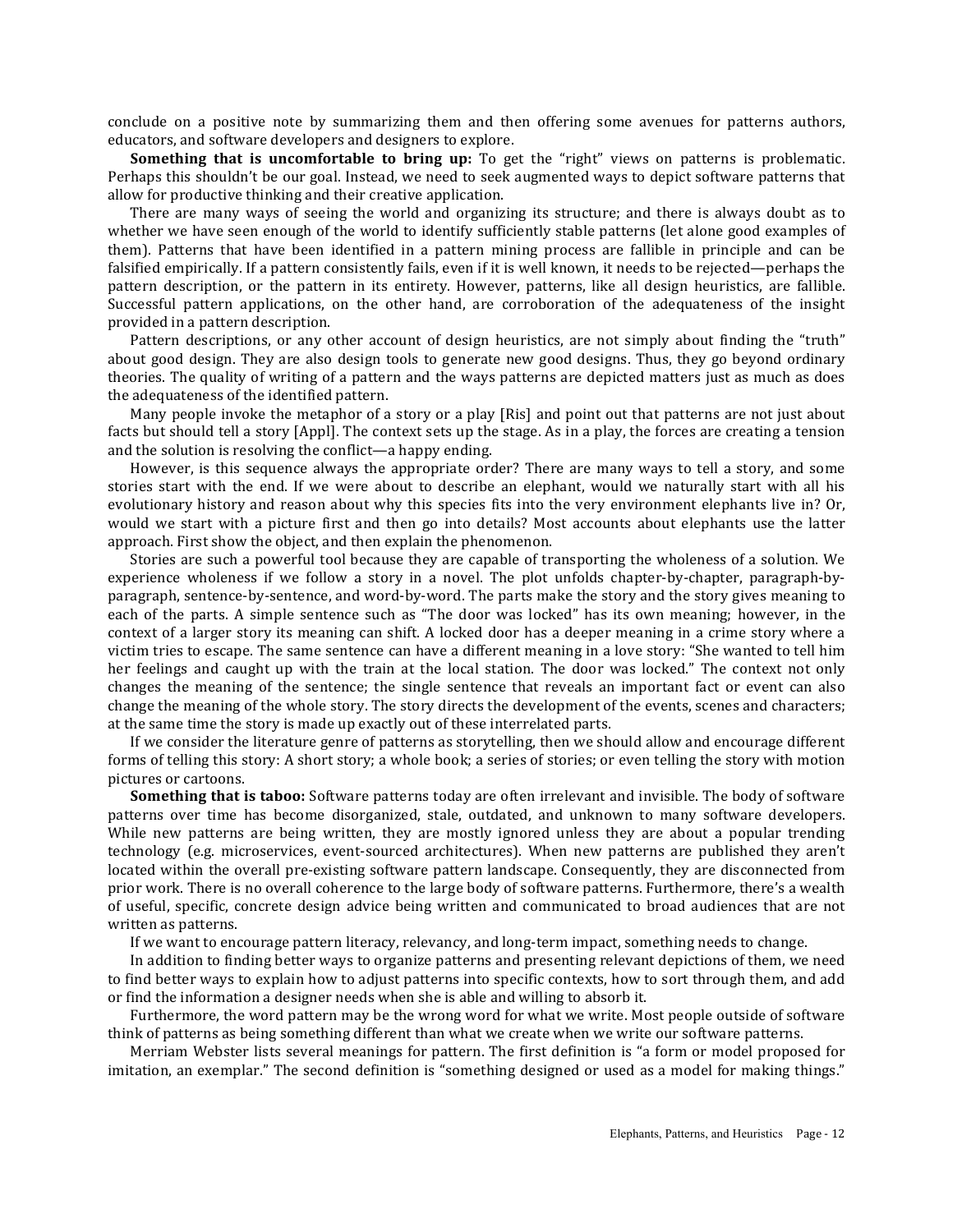While our software patterns often provide simple solutions, should they be exemplars or models for makers? Or should they be something less, e.g. design gists?

**Something deliberately ignored:** Different audiences for software design patterns need different ways to absorb, comprehend, and understand how to apply them.

The way experts absorb information differs from novices. Historically, software patterns were written for practitioners (and experienced ones at that) and not novice developers. Ironically, it is the original 23 patterns in *Design Patterns* [Gamma], written by experts for experienced developers that were and still are taught to novices.

Researchers find that experts, while they may not agree, are logically self-consistent in their individual opinions [Shan]. Patterns written by single individuals or a tight-knit group of collaborators are cohesive. Patterns from different sources often are not. Experts can absorb differences of style and substance with some effort and even reconcile conflicting patterns' advice; this is a much harder task for those new to patterns or to software design.

If we want many more software patterns to have a lasting impact, there needs to be some way that a broader, more useful number of software patterns are coherently organized and easily found.

Rather than drowning pattern readers in even more text, verbal descriptions, and caveats, we propose that a better way to establish richer, more productive views of patterns would be to present curated views depicting multiple instances of particularly useful patterns in situ. Besides showing a good canonical implementation that applies a pattern, most patterns could benefit from "how to not do it" code examples.

Additionally, designers should be encouraged to create and share notes on their personal experiences with patterns. What if there were easy ways for designers to annotate and enrich published patterns with their own design heuristics? How to best accomplish this (and which patterns warrant such curation) is a topic for future research. Focusing solely on writing new patterns misses an opportunity for the patterns community to hook up patterns with others' real world experiences.

**An obvious problem:** Currently, we mostly write patterns for ourselves or for people whom we think are like us. This limits our patterns' reach and impact. Pattern forms need to be refreshed.

Arnheim argues that the kind of concept created by contextually viewing objects is better suited for reasoning about those objects in different situations and under different conditions. Our current written forms for software patterns fall short in this regard—pattern depictions typically describe just enough context and forces, before providing a stylized, exemplary solution. For the most part, pattern solutions present a contextually isolated view. While this facilitates definition, classification, and learning, it does not build in the mind of the reader a deep understanding of that pattern in a realistic setting. Simply reading patterns and learning pattern names doesn't ensure that the reader can apply them appropriately (if at all). Moreover, learning about patterns may be counterproductive to learning how to exercise design judgment

We patterns writers, too, could benefit from further stretching our imaginations to envision the boundaries and true shape of our patterns. By mentally exercising the limits of our patterns we might gain new insights. Again, from Whitehead: "The reason for the success of this method of imaginative rationalization is that, when the method of difference fails, factors which are constantly present may yet be observed under the influence of imaginative thought. Such thought supplies the differences, which the direct observation lacks. It can even play with inconsistency and can thus throw light on the consistent, and persistent, elements in experience by comparison with what in imagination is inconsistent with them. This negative judgment is the peak of mentality." [Whit]

As patterns authors, we intentionally create depictions of what we have found along a design journey that we've already taken that we hope others can follow. But we shouldn't be content to only write in pattern form. Patterns convey critical information so that others on similar journeys can learn about our design thinking.

We have an opportunity to offer our fellow designers much more.

What if we were to tell more of our personal story as designers and pattern miners? We might describe what systems we've designed or seen, and under what conditions they were designed. Or share how we discovered our software patterns and enumerate other potential intriguing design ideas that we spotted or were aware of but didn't include (and why).

We might share where we'd like to investigate further—other design contexts where we are curious, or not—places where we are cautious or reluctant to recommend using our patterns. We might experiment with recording others' heuristics that fill in the gaps, conflict with, augment, and mesh with our written patterns. We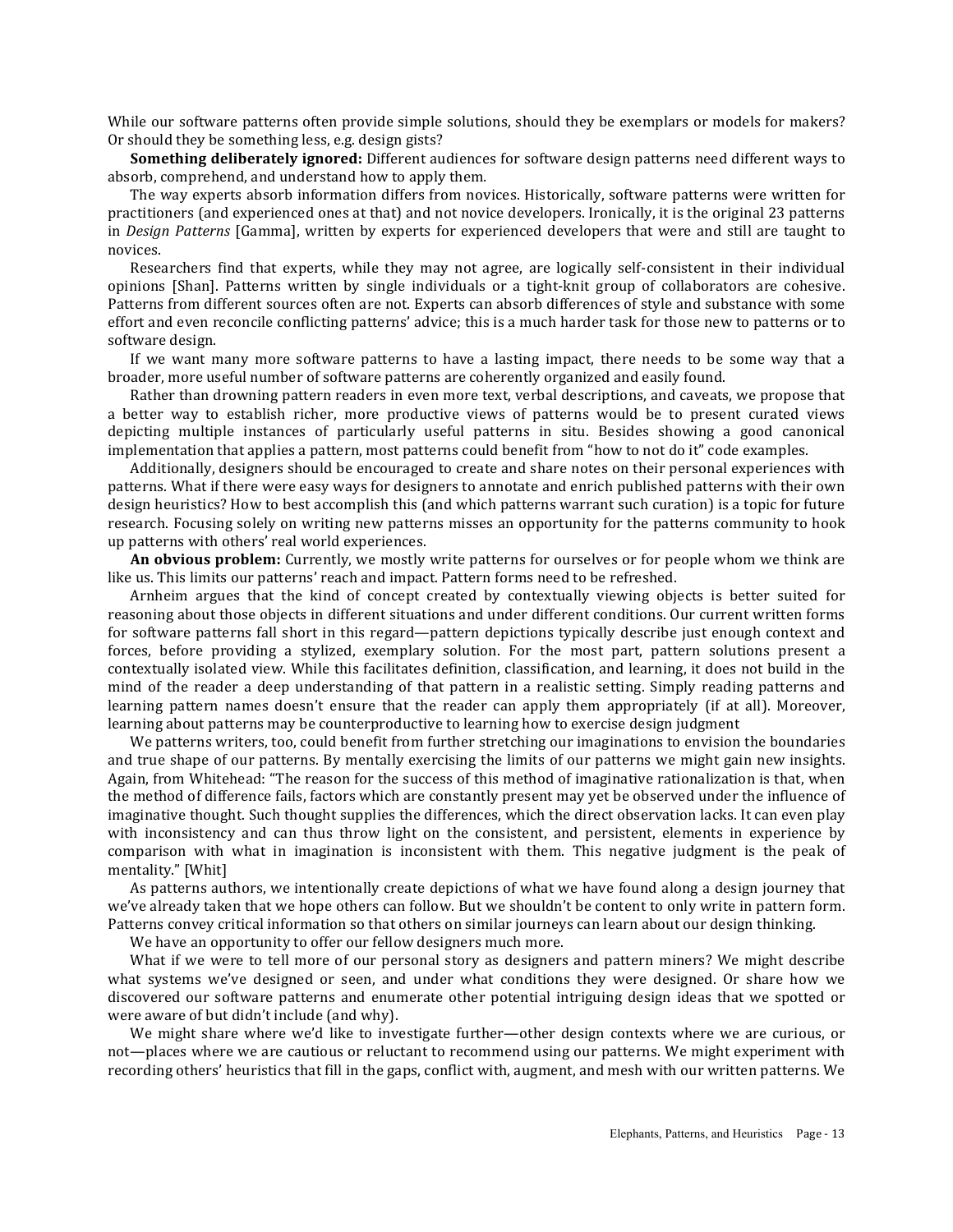might share how confidant we were about our patterns' utility or our perception of their relative value and whether that perception has changed over time. Or we might be so bold as to rate our patterns with recommended design experience required to utilize them successfully. While all this stuff is "outside" our current pattern forms, we think it this, too, is important information for designers to know.

## 10. ACKNOWLEDGEMENTS

We'd like to thank our shepherd, Joseph Yoder, for reading early drafts of this essay and prompting us to try harder to weave heuristics and elephants into it. We'd also like to thank our writers' workshop colleagues for giving us pointed, if sometimes conflicting, advice about ways to make this essay more cohesive and compelling. In particular, we want to thank Lise Hvatum who continued to provide us thoughtful comments after the writers' workshop.

**REFERENCES** 

[Alex] Alexander, C. 1979. *The Timeless Way of Building*. New York: Oxford University Press. [AISJFA] Alexander, C., Ishikawa, S., Silverstein, M., Jacobson, M., Fiksdahl-King, I., & Angel, S. 1977. A Pattern Language. New York, USA: Oxford University Press. [Appl] Appelton, B. 2000. Patterns and Software: Essential Concepts and Terminology. http://www.cmcrossroads.com/bradapp/docs/patterns-intro.html. (1.7.2009) [Arn] Arnheim, R. 2004. *Visual Thinking, University of California Press; Second Edition, Thirty-Fifth Anniversary Printing edition.* [Baey] Von Baeyer, H. C. *Information: The new language of science.* 2004. London: Phoenix. [Bio] BioExpedition, Elephant Feeding. Retrieved from: https://www.bioexpedition.com/elephant-feeding/ [BHS] Buschmann, F., Henney, K., & Schmidt, D.C. Pattern-oriented software architecture. Volume 5: On patterns and Pattern Languages. 2007. West Sussex: John Wiley & Sons. [Bran] Brandolini, A. 2019. *Introducing Eventstorming*, LeanPub. [EIR] Elephant Information Repository. The Skin. Retrieved from http://elephant.elehost.com/About\_Elephants/Anatomy/The\_Skin/the\_skin.html [Gamma] Gamma, E., Helm, R., Johnson, R., Vlissides, J. 1995. *Design Patterns: Elements of Reusable Object-Oriented Software.* Addison-Wesley. [Good] Goodman, N.1976. *Language of art: An approach to a theory of symbols.* Indianapolis, Ind: Hackett Publishing Co. [Ker] Kerievsky, J. *Refactoring to Patterns.* Addison-Wesley, 2004 [Koen] Koen, B.V. 2003. *Discussion of the method: Conducting the Engineer's approach to problem solving, Oxford University Press.* [Koh12] Kohls, C. "The Path to Patterns - Introducing the path metaphor". 2012. EuroPLoP 2012. – 17th European Conference on Pattern Languages of Programs. New York: ACM. [Koh14] *The theories of design patterns and their practical implications exemplified for e-learning patterns.* 2014 https://opus4.kobv.de/opus4-ku-eichstaett/files/158/kohls\_patterns13032014.pdf [KP] Kohls, C., & Panke, S. Is that true? "Thoughts on the epistemology of patterns." 2009. Proceedings of the 16th Conference on Pattern Languages of Programs. New York: ACM. [Evan] Evans, E. 2003. *Domain-Driven Design: Tackling Complexity in the Heart of Software, Addison-Wesley.* [Rich] Richardson, C. 2018. *Microservices Patterns*, Manning. [Ris] Rising, L. 1998. *The Pattern Handbook*. Cambridge: Cambridge University Press [Shan] Shanteau, J. 2001. "What does it mean when experts disagree?" in E. Salas & G. Klein (Eds.), *Linking expertise and naturalistic* decision making (p. 209-244). Lawrence Erlbaum Associates Publishers. [Wirf17] Wirfs-Brock, R., "Are Software Patterns Simply a Handy Way to Package Design Heuristics?" 2017. PLoP 2017, Proceedings of the 23<sup>rd</sup> Conference on Pattern Languages of Programs. [Wirf18] Wirfs-Brock, R. "Traces, Tracks, and Trails: An Exploration of How We Approach Software Design." 2018. PLoP 2018, Proceedings of the 24<sup>th</sup> Conference on Pattern languages of Programs. [Whit] Whitehead, A. 1929. Process and Reality. An Essay in Cosmology. Gifford Lectures Delivered in the University of Edinburgh During the Session 1927-1928. Macmillan, New York, Cambridge University Press, Cambridge UK. [Wiki] Wikipedia, Blind Men and an Elephant. Retrieved from https://en.wikipedia.org/wiki/Blind\_men\_and\_an\_elephant [Wlas] Wlashin, Scott. 2018. *Domain Modeling Made Functional: Tackle Software Complexity with Domain-Driven Design and F#, Pragmatic* Bookshelf. [WWF] World Wild Fund for Nature, Asian Elephants. Retrieved from https://wwf.panda.org/knowledge\_hub/endangered\_species/elephants/asian\_elephants/ [Youn] Young, Greg. 2017. *Versioning in an Event-Sourced System*, LeanPub.